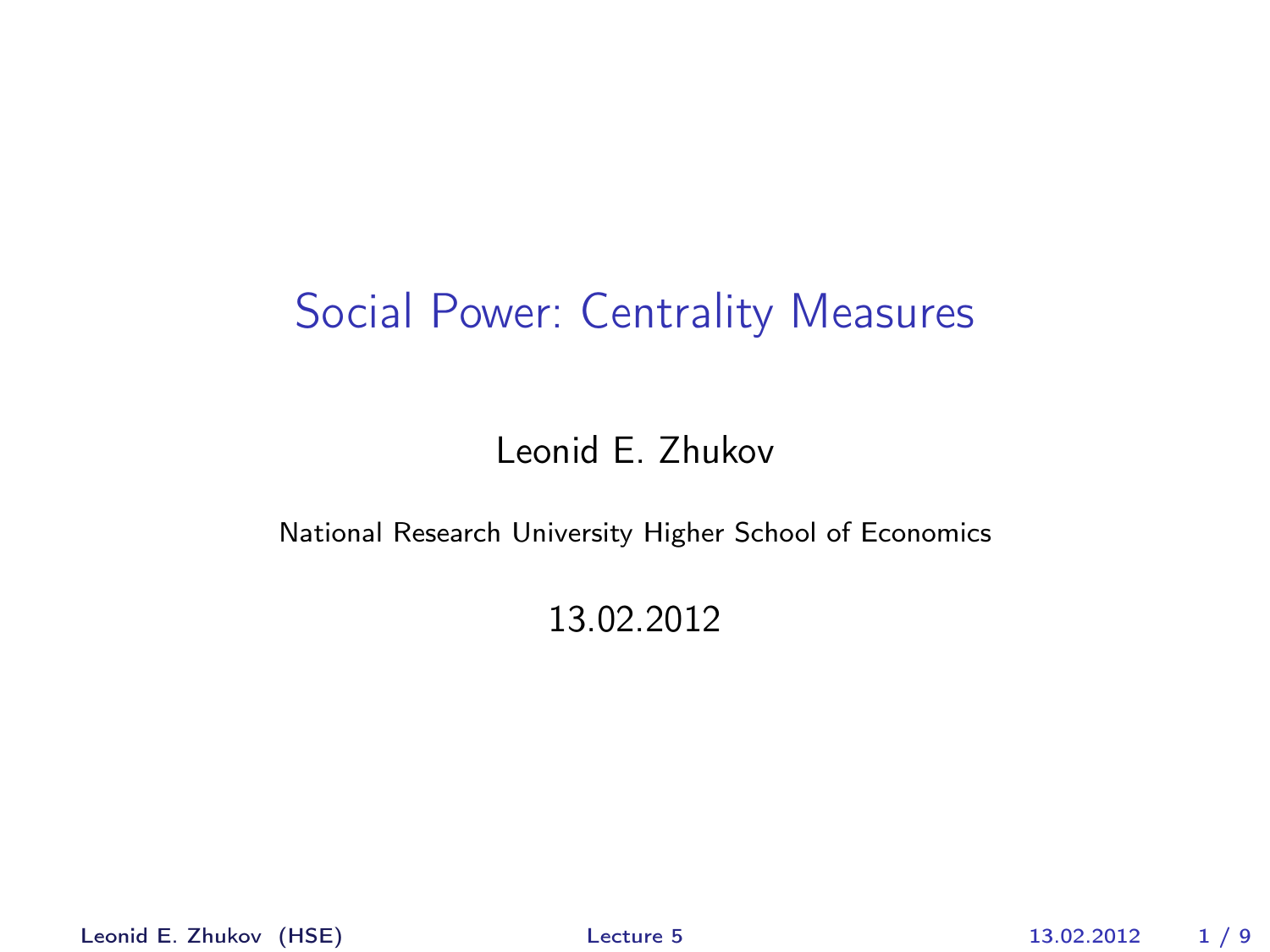Sociology. Freeman, 1979.

Most "important"actors: actor location in the social network

- $\triangleright$  Actor Centrality involvment with other actors, many ties, source or recepient
- $\triangleright$  Actor Prestige recipient (object) of many ties, ties directed to an actor

Three graphs:

- $\triangleright$  Star graph
- $\blacktriangleright$  Circle graph
- $\blacktriangleright$  Line graph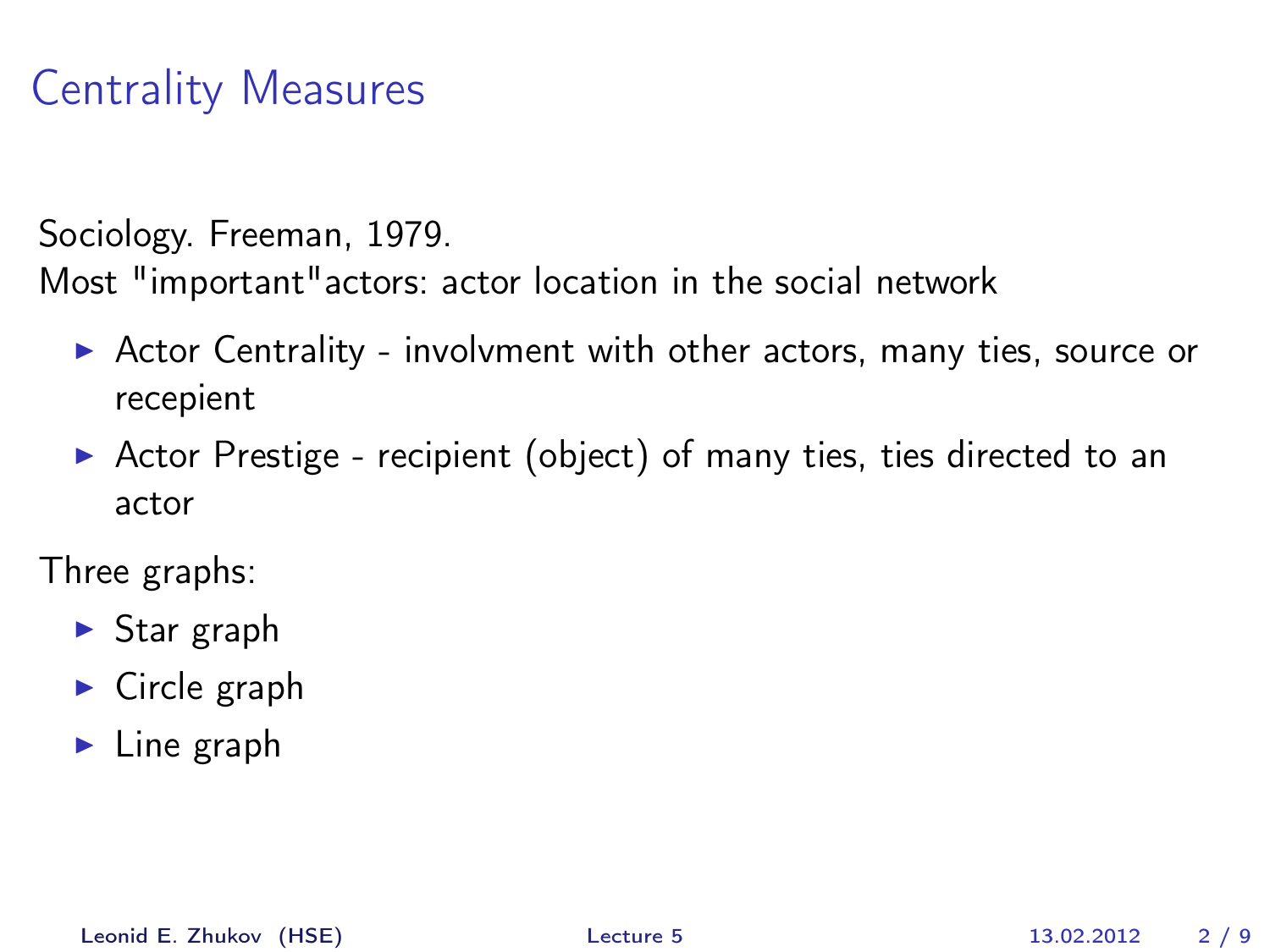Degree Centrality

$$
C_D(i) = k(i) = \sum_j A_{ij} = \sum_j A_{ji}
$$

Normalized degree centrality

$$
C_D^*(i) = \frac{1}{n-1}C_D(i)
$$

High centrality degree -direct contact with many other actors Low degree - not active, peripherial

Leonid E. Zhukov (HSE) [Lecture 5](#page-0-0) 13.02.2012 3 / 9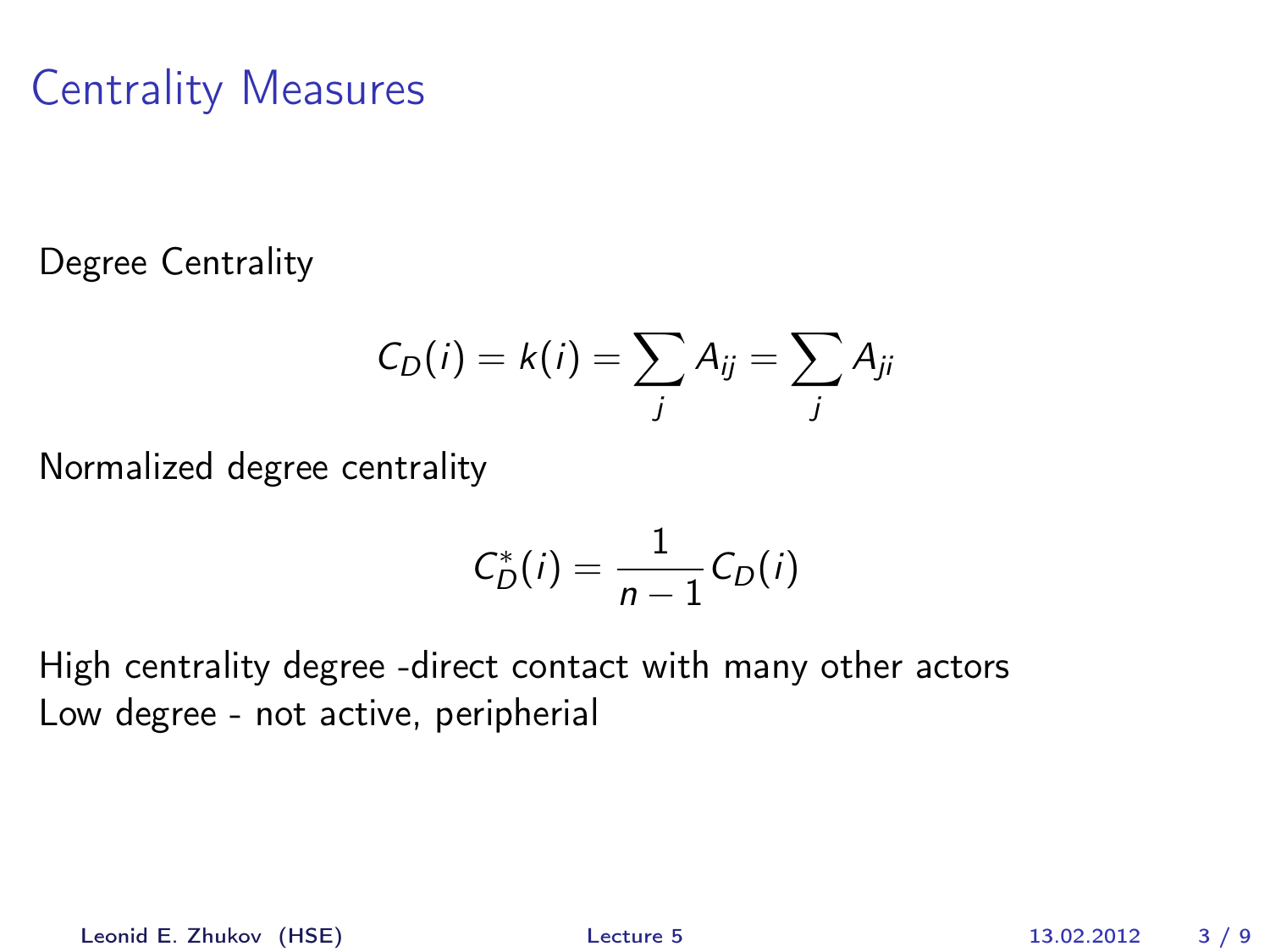Closeness Centrality How close an actor to all the other actors in network

$$
C_C(i) = \left[\sum_j d(i,j)\right]^{-1}
$$

Normalized closenss centrality

$$
C_C^*(i)=(n-1)C_C(i)
$$

Actor in the center can quickly interact with all others, short communication path to others, minimal number of steps to reach others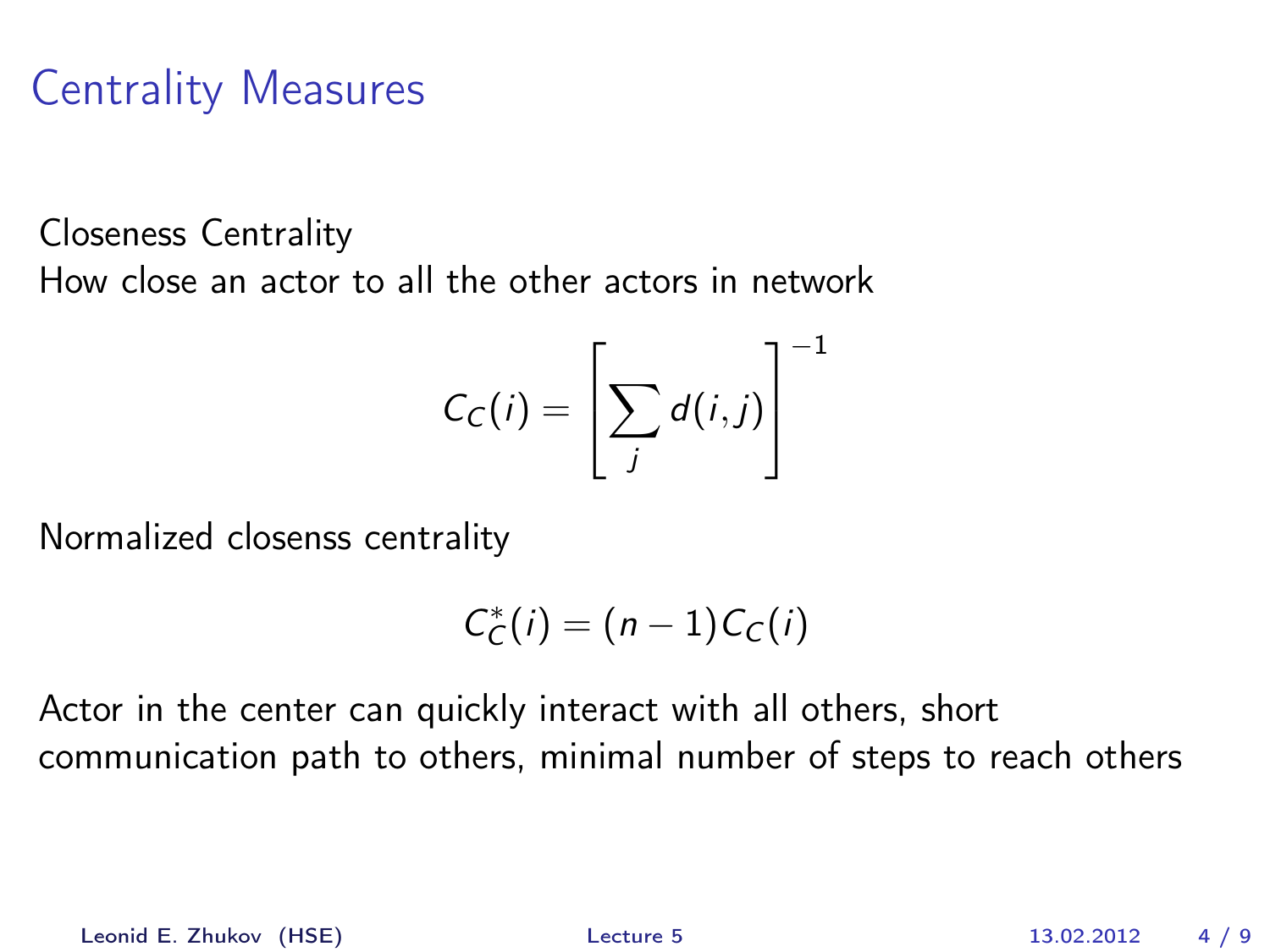Betweenness Centrality Number of shortest paths going through the actor  $\sigma_{st}(i)$ 

$$
C_B(i) = \sum_{s \neq t \neq i} \frac{\sigma_{st}(i)}{\sigma_{st}}
$$

Normalized closenss centrality

$$
C_B^*(i) = \frac{2}{(n-1)(n-2)} C_B(i)
$$

Probability that a communication from  $s$  to  $t$  will go through  $i$  (geodesics) Edge betweenness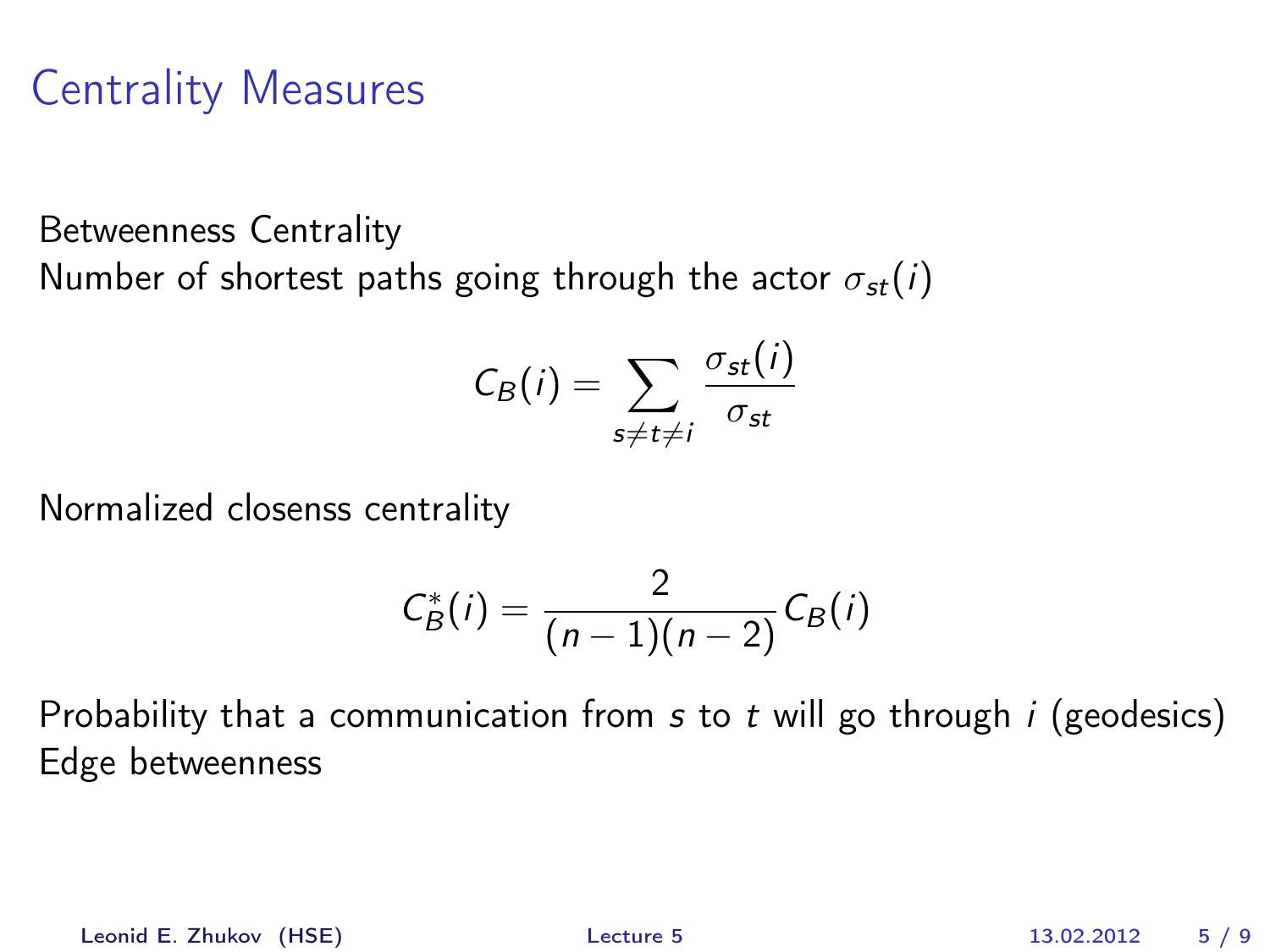Degree Prestige

$$
P_D(i) = k_{in}(i) = \sum_j A_{ji}
$$

Normalized degree prestige

$$
P_D^*(i) = \frac{1}{n-1} P_D(i)
$$

Prestigious actors recieve many nominations

Leonid E. Zhukov (HSE) [Lecture 5](#page-0-0) 13.02.2012 6 / 9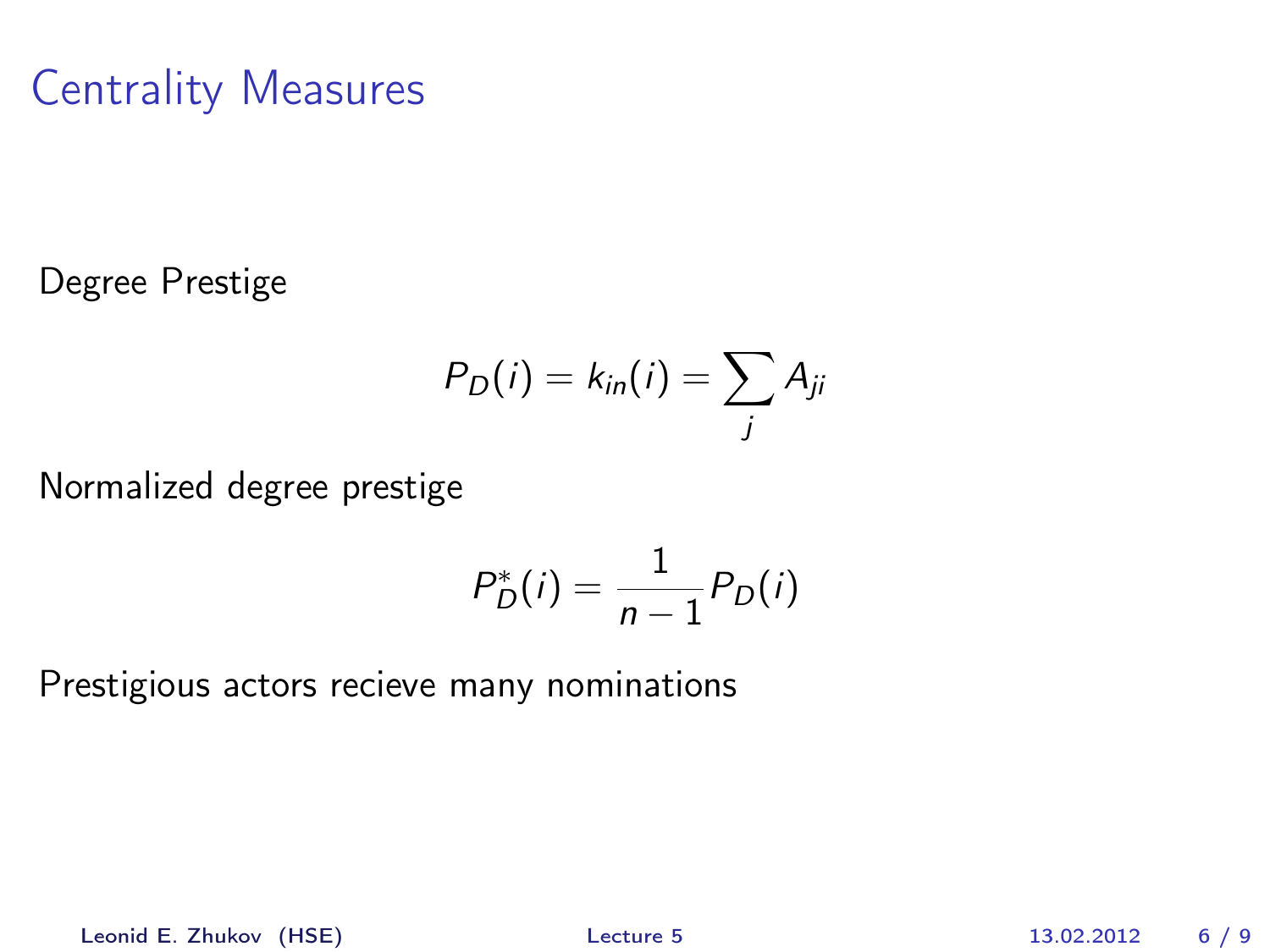Proximity Prestige

Influence domain - set of actors that can reach i directly and indirectly.  $I_i$  - size of influence domain. Average distance  $\sum_j d(j,i)/I_i$ 

$$
P_p(i) = \frac{I_i/(n-1)}{\sum_j d(j,i)/I_i}
$$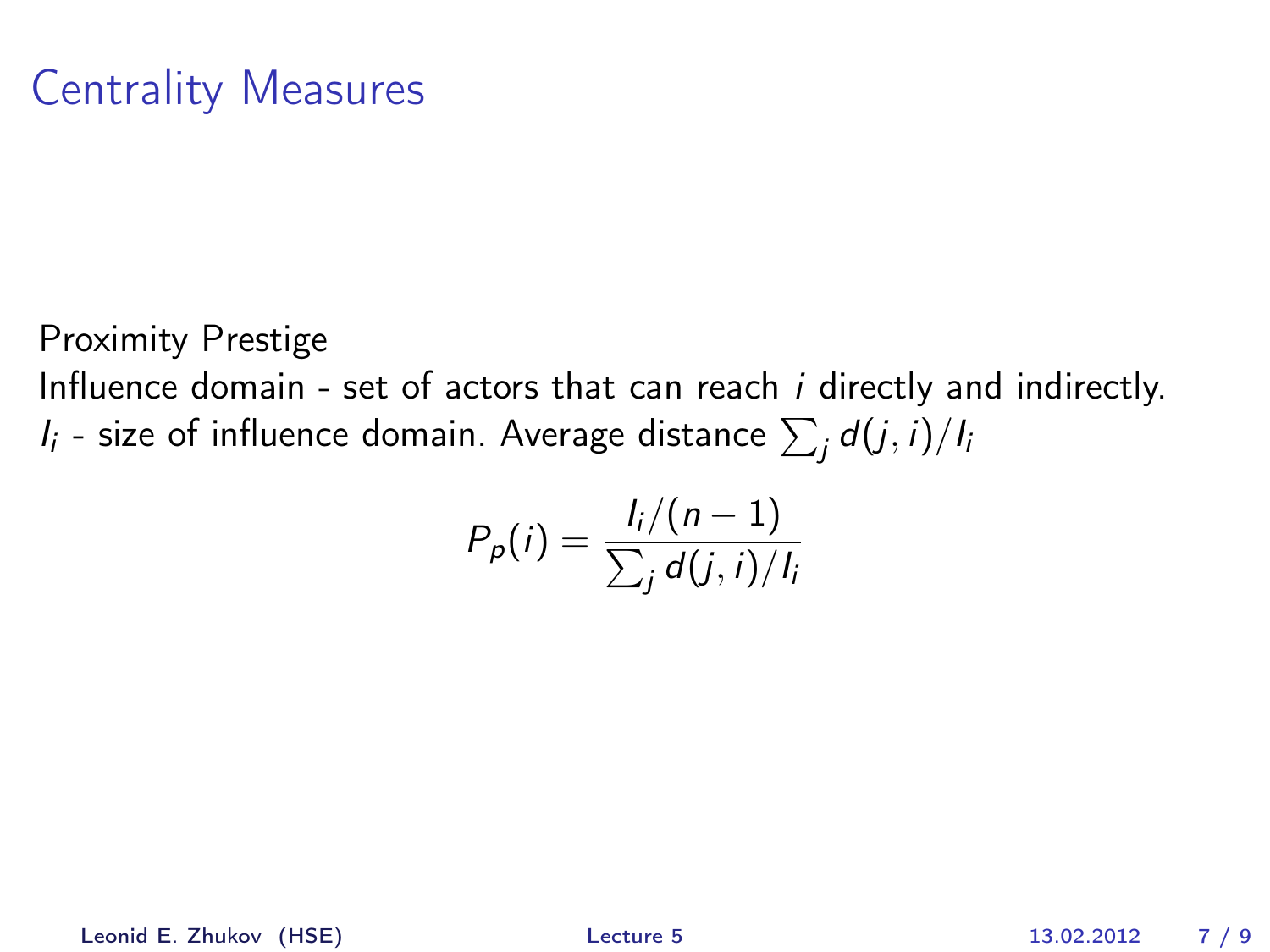Status/Rank Prestige. Eigenvector Centrality

Not only the number of direct connections or size of influence domain, but prestige of those actors

$$
p_i \leftarrow \sum_{j \in N(i)} p_j = \sum_j A_{ji} p_j
$$

$$
p_i = \frac{1}{\kappa} \sum_j A_{ji} p_j
$$

$$
\mathbf{A}^T \mathbf{p} = \kappa \mathbf{p}
$$

Eigenproblem, solution  $\kappa = \lambda_{max}$ ,  $\mathbf{p} = \mathbf{p}_{max}$ 

Leonid E. Zhukov (HSE) [Lecture 5](#page-0-0) 13.02.2012 8 / 9